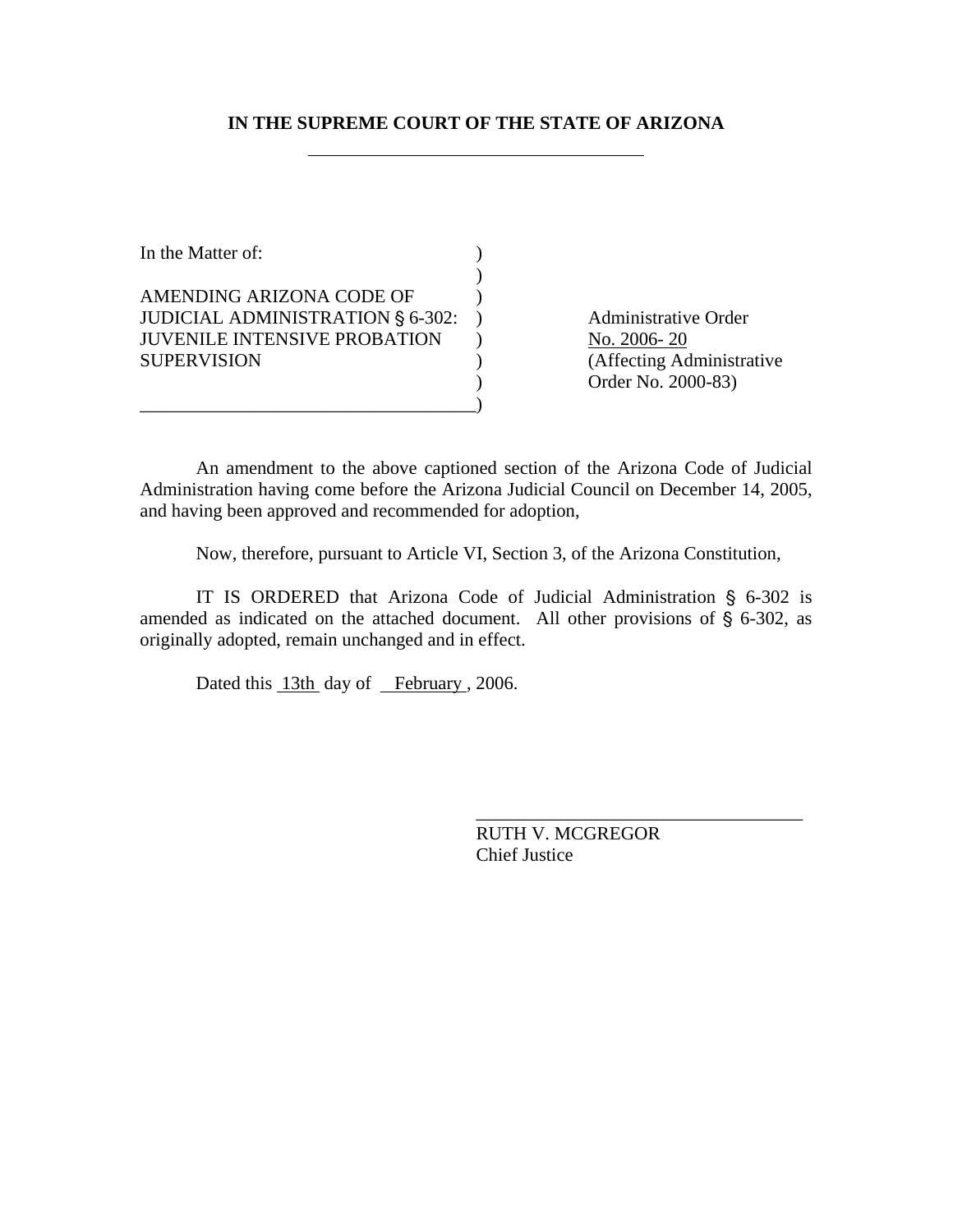### **ARIZONA CODE OF JUDICIAL ADMINISTRATION Part 6: Probation Chapter 3: Juvenile Services Section 6-302: Juvenile Intensive Probation Supervision**

*[Added text is shown underlined, deleted text by strikethrough.]* 

**A. Definitions.** In this section, the following definitions apply:

"Absconder" means a juvenile probationer has left the primary place of residence without permission of the probation officer  $\Theta$  and whose whereabouts are unknown.

"Administrative director" means both the administrative director of the Administrative Office of the Courts (AOC) and the director's designee.

"Administrative status" means the status of a juvenile who is not currently receiving active supervision or if contact requirements have been suspended by the juvenile probation department.

"Alcohol and drug testing" means any method of determining the level or identifiable substances in the body including, but not limited to, breathalyzer tests, blood tests and urine samples.

"AOC" means Arizona Supreme Court, Administrative Office of the Courts.

"Case record" means any record pertaining to a particular probationer maintained by the probation department in electronic or paper medium.

"Combined department" means a county probation agency that provides both adult and juvenile probation services.

"Community service restitution" means unpaid labor or services provided to a private notfor-profit private or governmental agency.

"Court" means superior court.

"Director" means the director of the juvenile court or chief probation officer in combined departments.

"Hand count" means manual tabulation of all intensive probation case files in the county probation department, conducted independently from any automated system.

"High risk" means a juvenile that is currently on standard probation and is determined to have a strong probability to re-offend and is supervised by an intensive probation officer.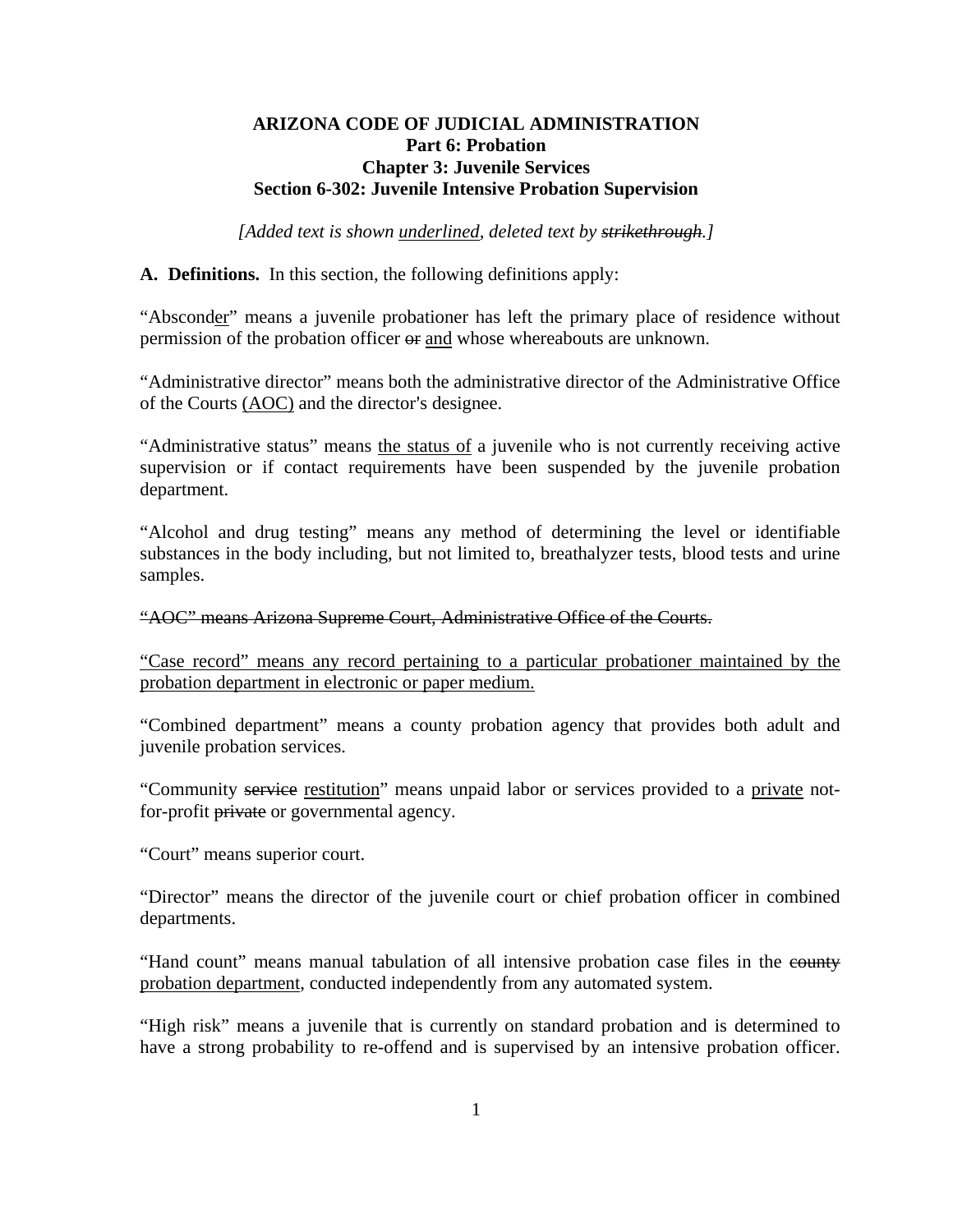"Long term residential placement" means placement of a juvenile in an out of home facility for more than 30 days.

"JIPS" means juvenile intensive probation supervision.

"JIPS team" means one probation officer and one surveillance officer, or one probation officer and two surveillance officers, or two probation officers and one surveillance officer, or one probation officer if a waiver of standards is granted.

"Risk nNeeds assessment" means a state approved tool used to indicate the individual's propensity to re-offend and the treatment services needed to help prevent further illegal activities.

"Short term residential placement" means placement of a juvenile living in an out-of-home facility for less than 30 days.

"Visual contact" means a face-to-face communication with the probationer at any place, including but not limited to, the probation department and the probationer's residence, place of employment, treatment location or community restitution placement to discuss progress, issues of concern or other appropriate matters.

**B.** Applicability. Article VI, Section 3 of the Arizona Constitution As provided by Az. Const. Art. 6,  $\S$  3 and as provided by A.R.S.  $\S$  8-358(A): "the Ssupreme Court shall establish juvenile intensive probation guidelines." The Administrative Office of the Courts (AOC) shall administer JIPS programs on behalf of the Ssupreme Ccourt.

**C. Purpose.** Juvenile Intensive Probation Supervision (JIPS) is, as A.R.S. § 8-351 provides: "...a program which is established pursuant this article of a highly structured, closely supervised juvenile probation and which emphasizes surveillance, treatment, work, education and home detention." The purpose of JIPS programs is to reduce commitments to the state department of juvenile corrections and other institutional or out of home placements.

# **D. General Administration.**

- 1. The AOC shall:
	- a. Administer and direct the JIPS programs on behalf of the Ssupreme Ccourt;
	- b. Monitor JIPS programs;
	- c. Prepare written material setting forth various techniques, practices, guidelines and other recommendations regarding the operation and management of JIPS and distribute this material to appropriate superior and juvenile court judges and probation personnel;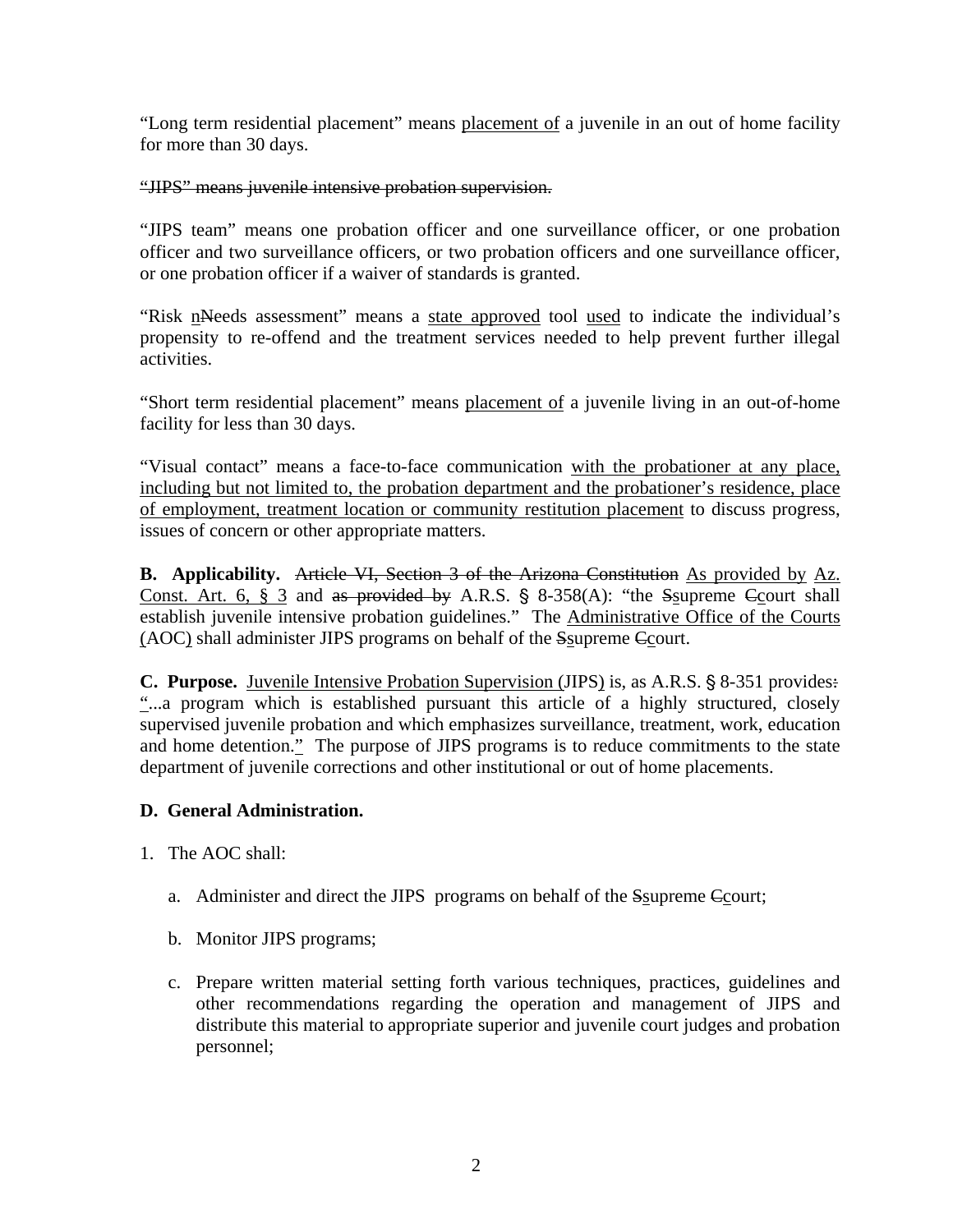- d. Inspect, audit or have audited the records of any juvenile court operating a JIPS program;
- e. Prescribe and adopt procedures, forms and reports necessary for financial administration, program administration, operation and management of JIPS;
- f. Conduct seminars and educational sessions regarding the purpose and operation of JIPS;
- g. Establish performance measures and expectations in consultation with juvenile courts for determining compliance with each courts' JIPS plan and budget request;
- h. Assist juvenile courts in developing their JIPS program plans and budgets;
- i. Provide general assistance to juvenile courts on the operation of JIPS;
- j. Adopt other administrative practices and procedures, consistent with this section code, as necessary for the administration of JIPS; and
- k. Annually submit, pursuant to A.R.S.  $\S$  8-358(B):

...a report stating the number of juveniles persons supervised on intensive probation JIPS during the prior year, and the nature of the offense and the delinquent history of each of these juveniles persons for submission to the governor, the speaker of the house of representatives, and the president of the senate at the time the Supreme Court submits its annual budget request to the legislature*.*

2. For purposes of uniform administration, each juvenile court and juvenile probation department receiving state JIPS funds shall comply with this section code.

## **E. Budget Request Preparation.**

- 1. Pursuant to A.R.S.  $\S$  8-357, the presiding judge of the juvenile court in any county wishing to operate a JIPS program shall submit a proposed plan and budget request for the subsequent fiscal year to the AOC. The administrative director shall establish the date for submission, as well as the forms to be used and the corresponding instructions.
- 2. The administrative director shall review each request, and may modify the request based on appropriate statewide considerations. The AOC shall include the court's request or the modified request in the Ssupreme Ccourt 's annual budget. The administrative director shall allocate to the juvenile court the monies appropriated by the legislature for JIPS based on the proposed plan, availability of funds, caseload population, past year use and program effectiveness.
- 3. If a juvenile court does not agree with the allocations, and requests further review, the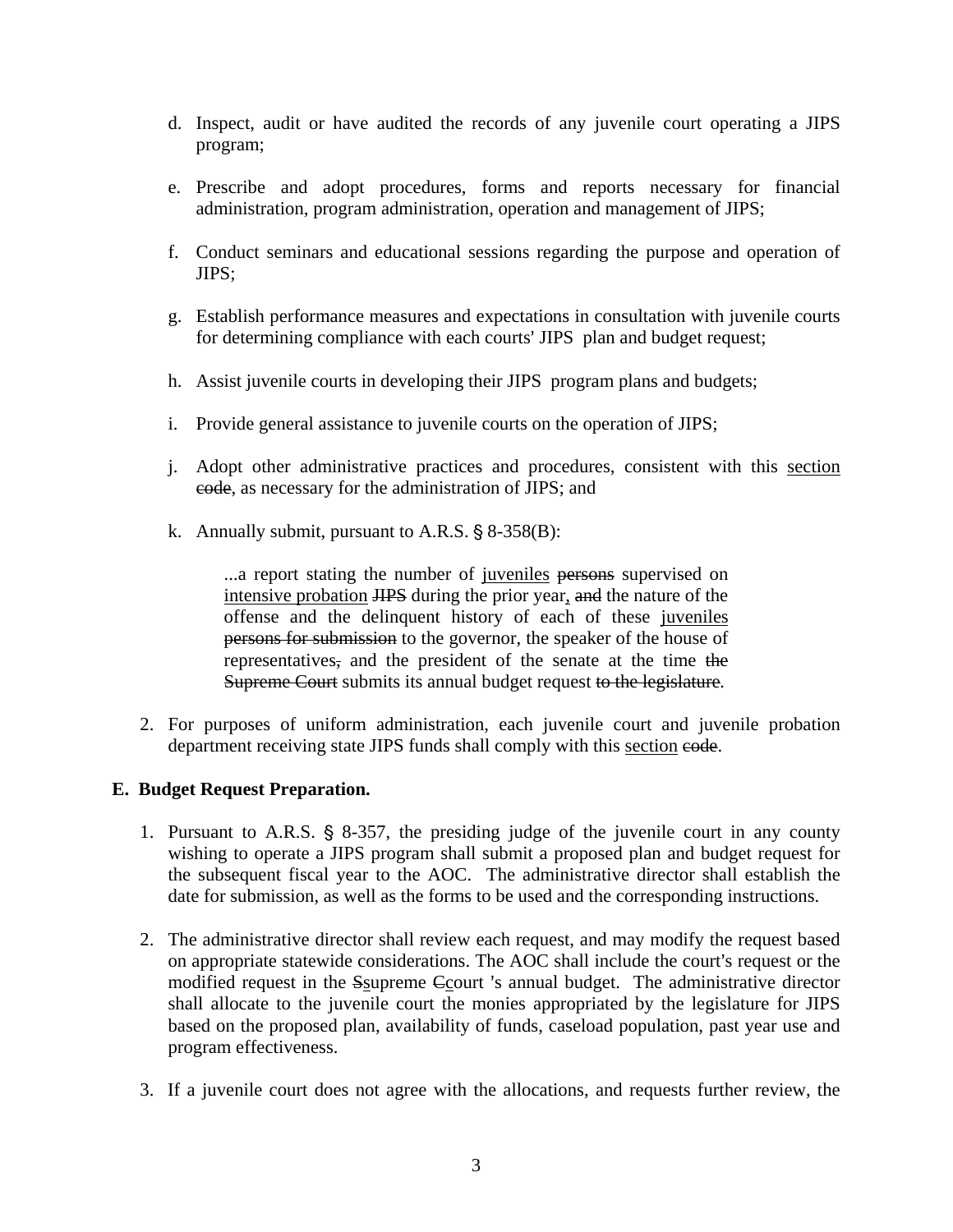chief justice shall make the final determination.

4. Each participating juvenile court shall support the budget request with written justification and explanation as required by the administrative director.

## **F. Program Plan and Financial Management.**

- 1. Each participating juvenile court shall submit an expenditure plan to the administrative director. The expenditure plan and any plan modification shall be consistent with A.R.S.  $\S$ § 8-351 through  $\S$  8-358, this eode section, the Ssupreme Ccourt 's budget request and with available monies appropriated by the legislature for JIPS programs. The participating juvenile court shall submit the plan within the prescribed time frame and on forms required by the administrative director.
- 2. Each presiding judge of a juvenile court shall submit, in writing, all requests to modify expenditure plans on a form approved by the administrative director.
- 3. In the event that the administrative director disapproves a plan or plan modification submitted by a juvenile court, the presiding judge of the juvenile court may request that the administrative director submit the plan to the chief justice of the Ssupreme Ccourt for consideration and final determination.
- 4. Pursuant to A.R.S. § 12-263, on approval of the plan as submitted or modified and the availability of funds, the administrative director shall enter into a written funding agreement with the submitting juvenile court for the distribution of funds. The administrative director may amend or terminate funding agreements due to lack of funds, lack of financial need, or due to the juvenile court's failure to comply with applicable statutes, the approved plan, funding agreement, or this section eode.
- 5. The administrative director may also reallocate funds during the year based on documented need, current use of funds and approved plan or budget modifications.
- 6. Pursuant to A.R.S.  $\S$  12-268(B), the county's chief fiscal officer shall deposit funds received by the juvenile court pursuant to A.R.S.  $\S$  8-357 into a separate account within the juvenile probation services fund.
- 7. Each participating juvenile court shall use allocated state funds and interest only for the support and operation of JIPS.
- 8. On agreement with a participating court, the administrative director may withhold funds allocated to the court and may authorize direct expenditures for the benefit of the court. The administrative director may also reallocate these funds during the fiscal year.
- 9. The presiding judge of the juvenile court of each participating juvenile court shall submit to the AOC, by January 31 of each year, a mid-year financial and program activity report related to the court's plan through December 31. Failure to submit the report in a timely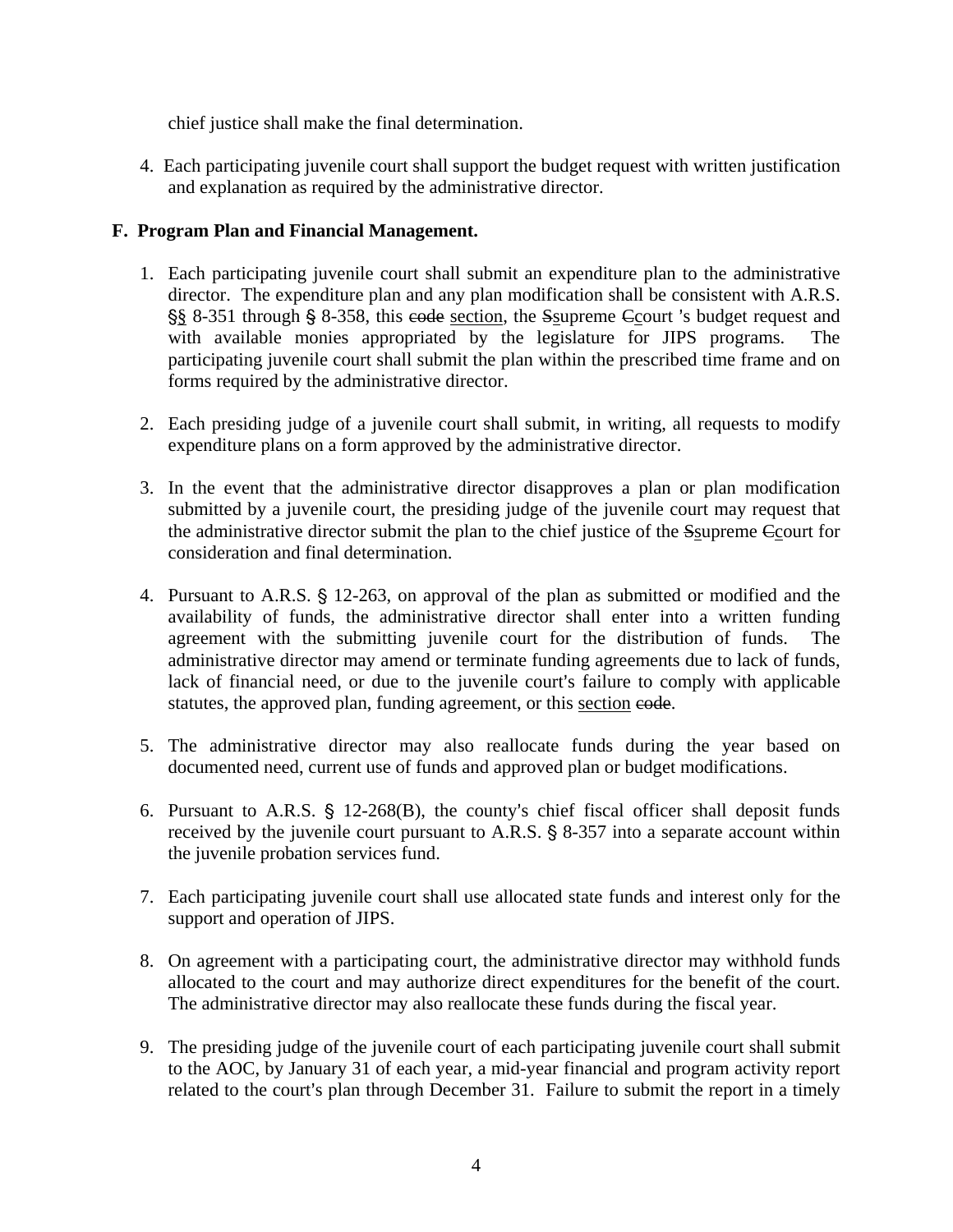manner may result in financial sanctions.

- 10. The presiding judge of the juvenile court of each participating juvenile court shall submit to the AOC, by August 31 of each year, a closing financial and program activity report related to the court's plan through June 30. Failure to submit the report in a timely manner may result in financial sanctions.
- 11. The presiding judge of the juvenile court of each participating juvenile court shall return to the AOC by August 31 of each year, all JIPS funds distributed to the juvenile court which are unencumbered through June 30 and unexpended through July 31. Failure to revert unexpended funds in a timely manner may result in financial sanctions.
- 12. The administrative director shall determine how the funds are used in the event that a juvenile court experiences a decreased need for funds or declines to participate after the legislature has appropriated funds for JIPS programs.
- 13. Each participating juvenile court and its juvenile probation department shall maintain and provide to the AOC data and statistics as may be required by the Ssupreme Ccourt to administer funding for JIPS programs.
- 14. On request of the AOC, the director shall conduct hand counts of the county's department's juvenile intensive probation population. The director shall submit the results of the hand counts to the AOC.
- 15. Each participating juvenile court and its probation department shall retain all financial records, applicable program records, and data related to each approved plan for a period of at least five 5 years from the close of each fiscal year.
- 16. Each participating juvenile court shall deposit fees collected pursuant to A.R.S. § 8-241(B), and any interest collected on those fees into the juvenile probation services fees fund pursuant to A.R.S.  $§$  12-268.
- **G. Allocation and Management of JIPS Personnel Placements.** The administrative director shall allocate state funded JIPS personnel placements approved for intensive probation among juvenile courts. The administrative director may prepare and implement procedures for adjusting allocated placements and associated monies among juvenile courts.

## **H. Eligibility Requirements for JIPS.**

1. A.R.S.  $\S 8-358(A)(1)$  provides that:

A. The supreme court shall establish juvenile intensive probation guidelines. In establishing these guidelines the supreme court shall ensure that both:

1. Juveniles who are granted intensive probation meet the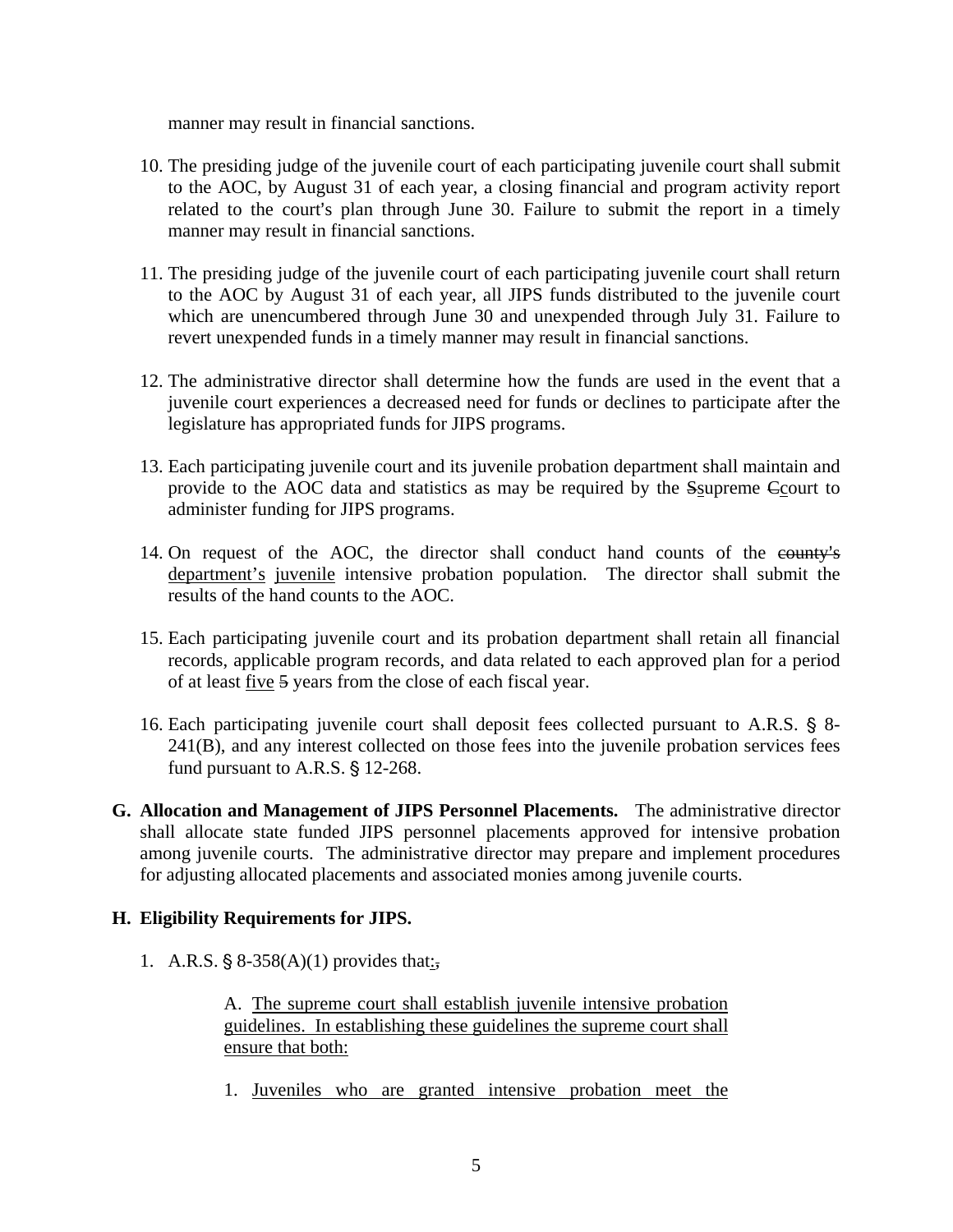requirements of  $\S$  8-352.

2. Based on the nature of the offense and the delinquent history of the juvenile, there are reasonable grounds to believe that the juvenile is able to remain at liberty without posing a substantial risk to the community. "...the Supreme Court shall ensure that juveniles who are granted intensive probation meet the requirements of  $A.R.S. \S 8-352."$ 

- 2. Only juveniles who are adjudicated for delinquent acts or for violations of probation originating from a delinquent act are eligible for JIPS.
- 3. The court shall not grant intensive probation to juveniles placed in a residential treatment center for more than 30 days. The court shall suspend JIPS or reduce the juvenile to standard probation, if the juvenile is currently on JIPS and requires placement over 30 days.
- 4. Pursuant to A.R.S. § 8-352(B), prior to recommending intensive probation, Tthe juvenile probation officer shall evaluate all of the following the needs of the juvenile and the juvenile's risk to the community, including the nature of the offense, the delinquent history of the juvenile and the juvenile's history of referrals and adjustments. If the nature of the offense and the prior delinquent history of the juvenile indicate that the juvenile should be included in an intensive probation program pursuant to supreme court guidelines for juvenile intensive probation, the juvenile probation officer may recommend to the court that the juvenile be granted intensive probation:.
	- a. The juvenile's history of referrals and adjustments,
	- b. The juvenile's risk to the community,
	- c. The nature of the offense,
	- d. The delinquent history of the juvenile and
	- e. The needs of the juvenile.
- 5. A juvenile probation officer who recommends intensive probation shall state the reasons for the recommendation in the pre-dispositional report. The officer shall recommend and the court shall order JIPS only for:
	- a. Juveniles who would otherwise have been recommended for commitment to the state department of juvenile corrections;
	- b. Juveniles who would otherwise have been recommended for placement in an out-ofhome institutional or residential setting;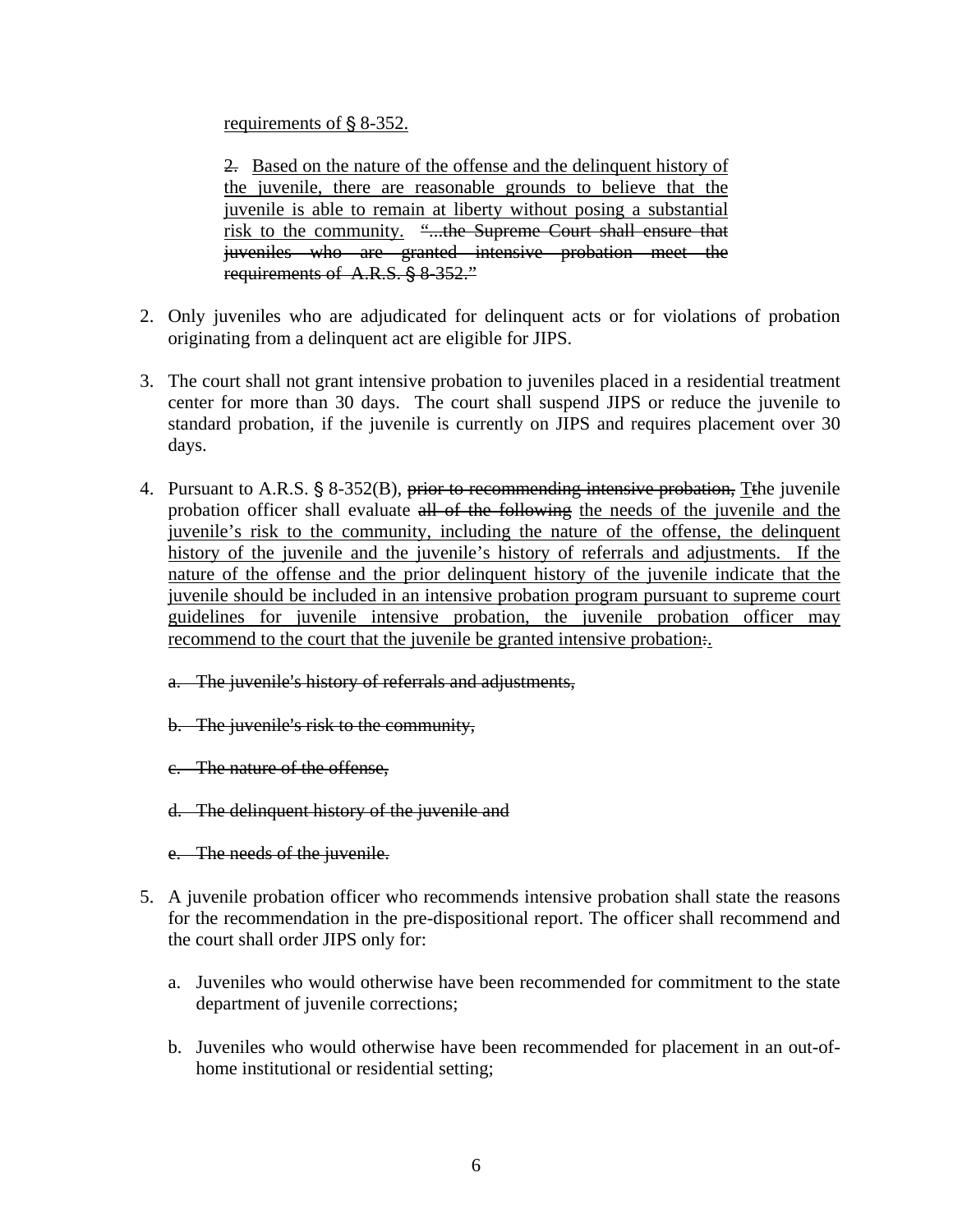- c. Juveniles who, as defined by A.R.S.  $\S$  8-341(C)(D)(E), are defined and adjudicated as repeat felony juvenile offenders; or
- d. Juveniles, who, after considering the nature of the offense, prior delinquent history, needs and risk to the community, are in need of a highly structured, closely supervised program of probation which emphasizes surveillance, education, work and home detention and who, without this program, shall pose a substantial risk to the community.
- 6. Pursuant to A.R.S.  $\S$  8-352 and this section e<del>ode</del>, the juvenile court may place a juvenile in the JIPS program who is currently on probation for a delinquent act and is considered a high risk to the community, but has been adjudicated for a technical violation of probation.
- 7. Prior to placing a juvenile into a JIPS program, the court shall consider:
	- a. The juvenile probation officer's recommendations;
	- b. The factual basis and circumstances leading to the juvenile's disposition;
	- c. Monies and funds appropriated and the availability of adequate staff and treatment resources to ensure the level of intensive supervision required, pursuant to A.R.S.  $\S$  8-357; and
	- d. Other factors appropriate to the ends of justice.
- 8. A.R.S. § 8-352(D) provides; "...when granting JIPS, the court shall set forth on the record the factual reasons for using the disposition."
- **I. Dispositional Provisions.** As provided by A.R.S. § 8-352(E), j<sub>J</sub> uven ile intensive probation shall be conditioned on the juvenile:

A.R.S. § 8-352(E) provides:

1. Participating in one or more of the following throughout the term of intensive probation for not less than thirty-two (32) hours total, each week:

- (a) School or other approved education program,.
- (b) A court-ordered treatment program.,
- (c) Employment and/or.

(d) Supervised community service restitution work. each week where the juvenile may be supervised by an approved adult other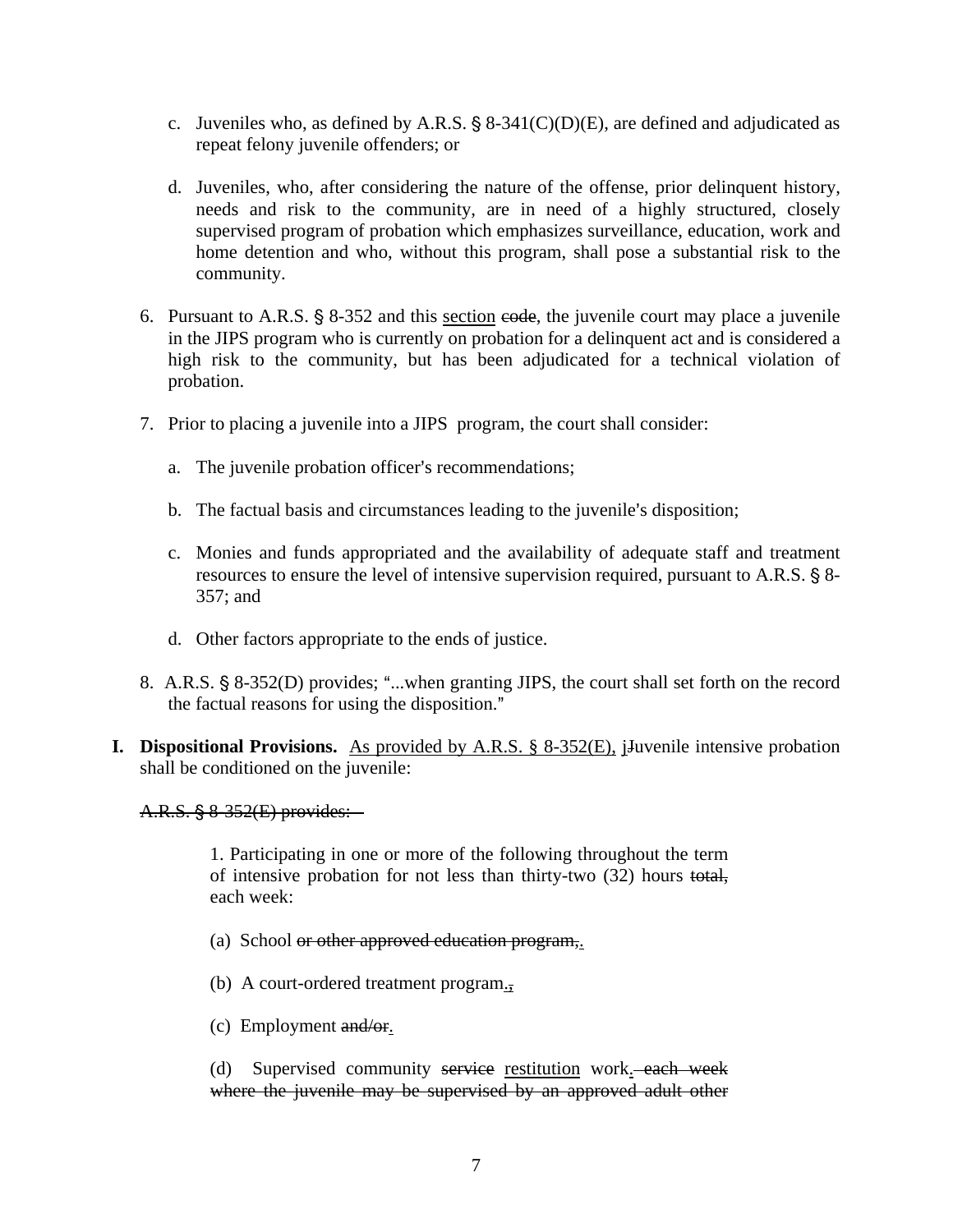#### than the JIPS team.

2. Paying restitution and probation fees, except that the inability to pay probation fees or restitution does not prohibit participation in the intensive probation JIPS program.

3. Remaining at a place of residence approved by the JIPS team except to attend school, work, treatment, and/or perform community service restitution or to participate in some activity as specifically allowed in each instance by the supervising JIPS team or if in the direct company of a parent, guardian, or custodian, as approved by the JIPS team.

4. Allowing administration of drug and alcohol tests as directed by a JIPS team.

5. Meeting any other conditions imposed by the court to meet the needs of the juvenile or to limit the risks to the community.

**J. Caseload Limit.** A.R.S. § 8-353(B) provides that: "...a each two person intensive probation team shall supervise no more than twenty-five juveniles at one time. A three person team shall supervise no more than forty juveniles at one time."

## **K. Active Cases.**

- 1. Intensive probation officers shall only supervise juveniles on intensive probation, except as provided in <del>.See</del> subsection section (L)., Waiver Procedure, for exceptions.
- 2. A JIPS team's active caseload shall include:
	- a. Juveniles residing in their county and receiving intensive probation,
	- b. Juveniles in short term residential placement,
	- c. Juveniles incarcerated in detention,
	- d. Juveniles in residential placement in another county and actively supervised by the county of origin in accordance with established policies and procedures, and
	- e. Juveniles on warrant status for less than 90 days.
- 3. A JIPS team's active caseload shall not include:
	- a. Juveniles on administrative status for one of the following reasons:
		- (1) Juveniles traveling for more than 30 days out of county/state/country with the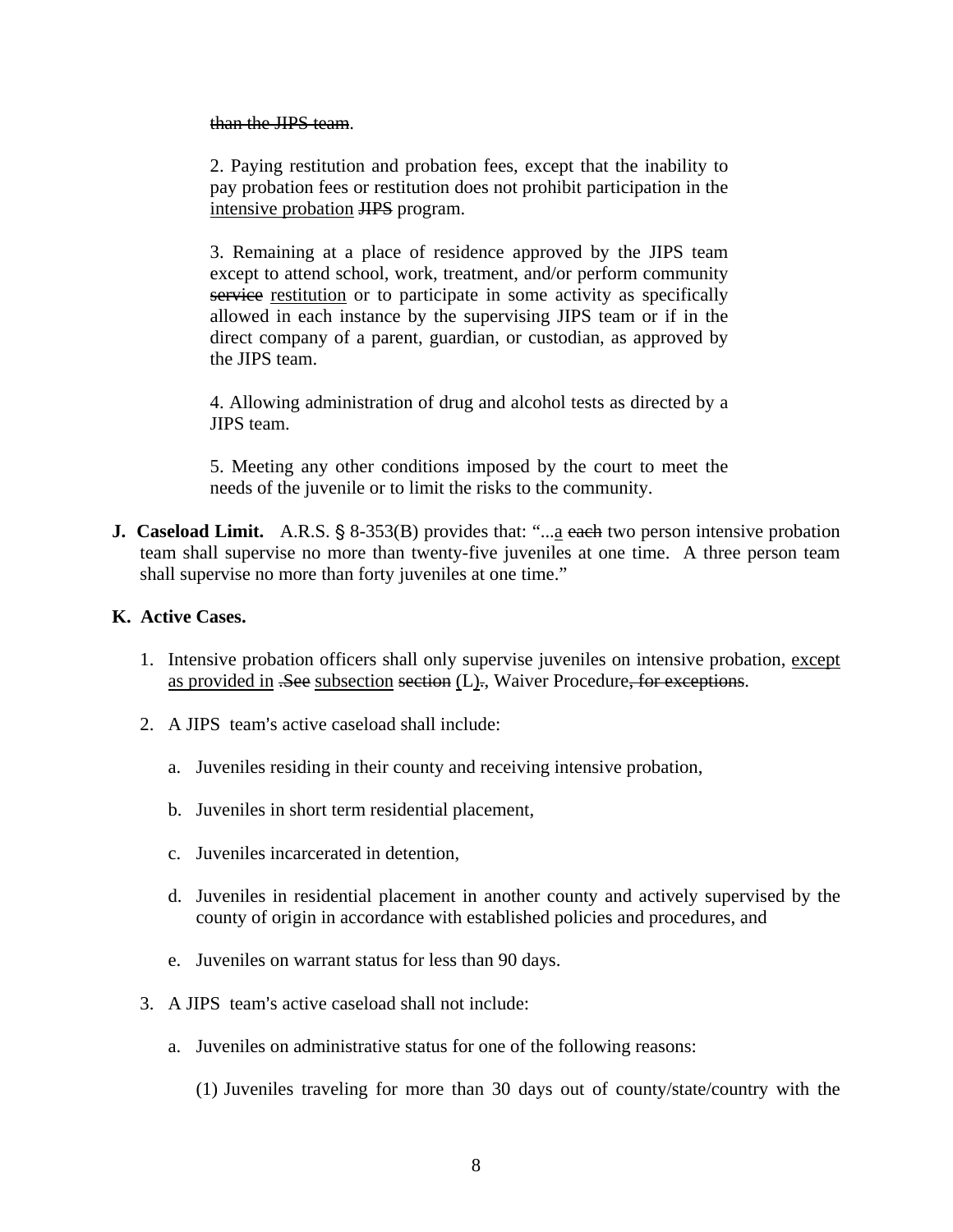approval of the juvenile probation department,

- (2) Juveniles direct filed to adult court and currently held in adult jail pending the adult court action, or
- (3) Juveniles residing for more than 30 days out of county/state/country, and the department has retained jurisdiction of the juvenile.
- b. Juveniles on warrant status for 90 days or more; and
- c. Juveniles not yet dispositioned to JIPS.
- **L. Waiver Provisions.** On request of the participating juvenile court, the administrative director may waive supervision, contact and caseload limit requirements.
	- 1. A.R.S.  $\S$  8-356(A) provides:

The requirements of A.R.S. § 8-353, subsections A and B and subsection C, paragraph 2 may be waived by the Supreme Court for a county with a population of fewer than three hundred thousand persons if the case load of every officer supervising juveniles on intensive probation is not more than fifteen juveniles and the program requires visual contact with each probationer at least one time a week.

2. A.R.S. $\S 8-356(B)$  provides;

If a waiver is granted and the intensive probation JIPS case load for each JIPS officer does not exceed fifteen, HPS officers may supervise other additional juveniles on probation who, in the judgment of the chief probation officer, require additional supervision or pose a greater than normal risk to the community, as long as the total case load does not exceed fifteen.

3. The director shall file a waiver request with the AOC on a form prescribed by the administrative director. The administrative director shall determine whether to grant the waiver.

## **M. Program Operations.**

- 1. Each participating department shall:
	- a. Have a written procedure regarding the alcohol and drug testing of juveniles on intensive probation. The procedure shall address the methods used to select juveniles for testing, the frequency of testing, and the type of test to be administered.
	- b. Work with the office of the clerk of the superior court to establish a process by which supervising probation officers are provided with accurate and timely information concerning collections.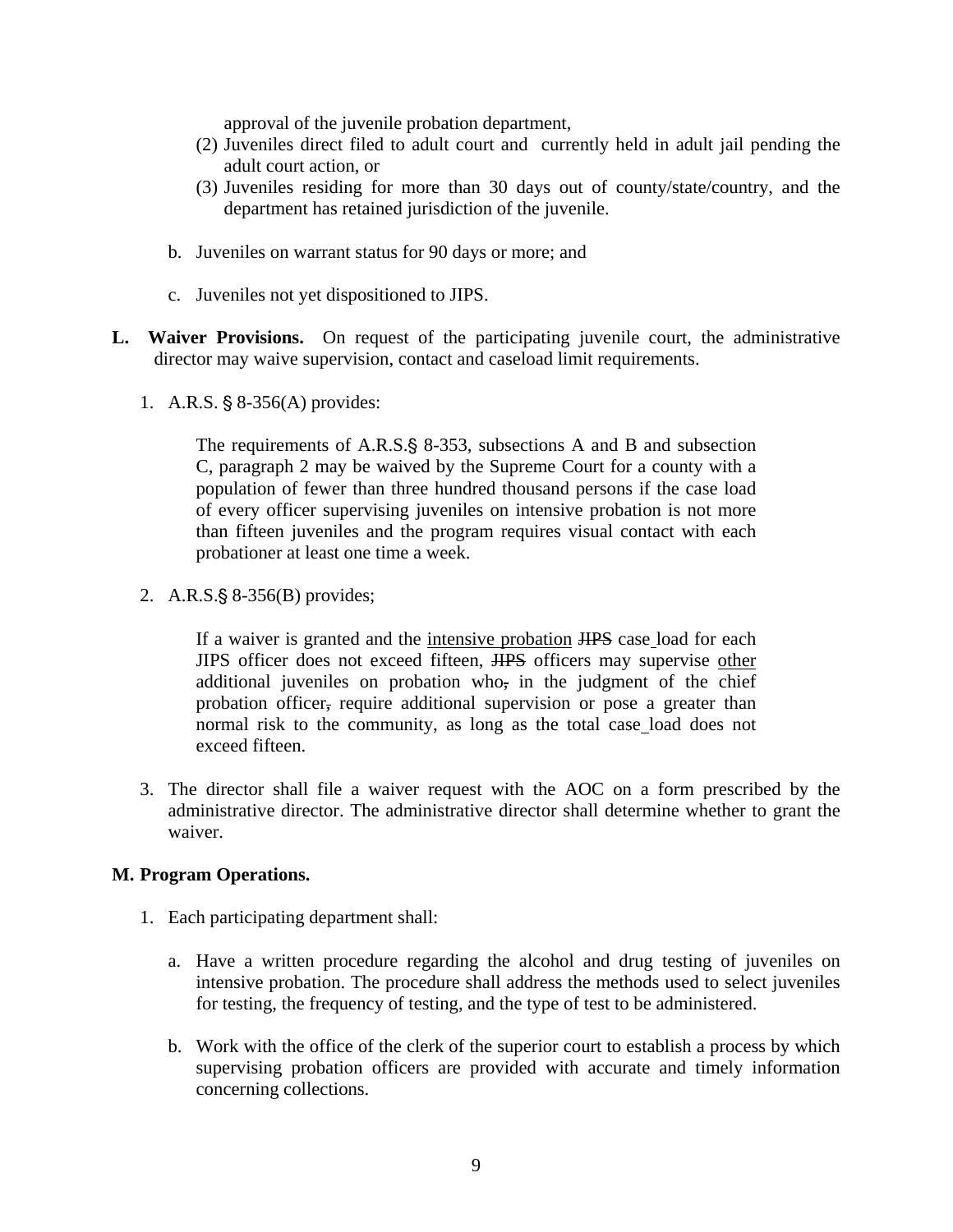- c. Ensure the collection of monies owed as a condition of probation.
- d. Develop polices and procedures that ensure that probation officers providing intensive supervision shall reexamine and reassess the risk and needs of each juvenile under their supervision and the factors associated with reducing, maintaining or increasing the juvenile's level of supervision.
- 2. Each JIPS team shall:
	- a. "...Eexercise close supervision and observation over juveniles ordered to participate in the intensive probation program..." as required by A.R.S.  $\S$  8-353.
	- b. Make documented efforts to locate an absconder. The supervising probation officer shall request a warrant be issued if the juvenile is not located. Efforts to locate the juvenile shall continue pursuant to the court's departmental policy.
	- c. Closely monitor school attendance and performance,
	- d. Assist those juveniles seeking employment and closely monitor employment of juveniles,
	- e. Involve the parent or guardian in the rehabilitation and treatment of the juvenile,
	- f. Closely monitor participation in court-ordered treatment programs,
	- g. Provide or arrange for appropriate supervision of juveniles performing community service restitution work,
	- h. Ensure that juveniles placed on intensive probation pay restitution and probation fees by establishing monthly payment schedules which emphasize payment of restitution and probation fees in the absence of specific court ordered monthly payment schedules. The inability to pay probation fees or restitution does not prohibit participation in the intensive probation program.
		- (1) The inability to pay probation fees or restitution does not prohibit participation in the intensive probation program.
		- (2) Establish monthly payment schedules which emphasize payment of restitution and probation fees in the absence of specific court ordered monthly payment schedules.
	- i. Reexamine the risks and needs of each juvenile in the intensive probation program and determine the risks or benefits of modifying the level of supervision of the juvenile, pursuant to A.R.S.  $\S$  8-354(A).
	- j. If the juvenile's conduct justifies revocation, as provided by A.R.S.  $\S$  8-353(C)(4),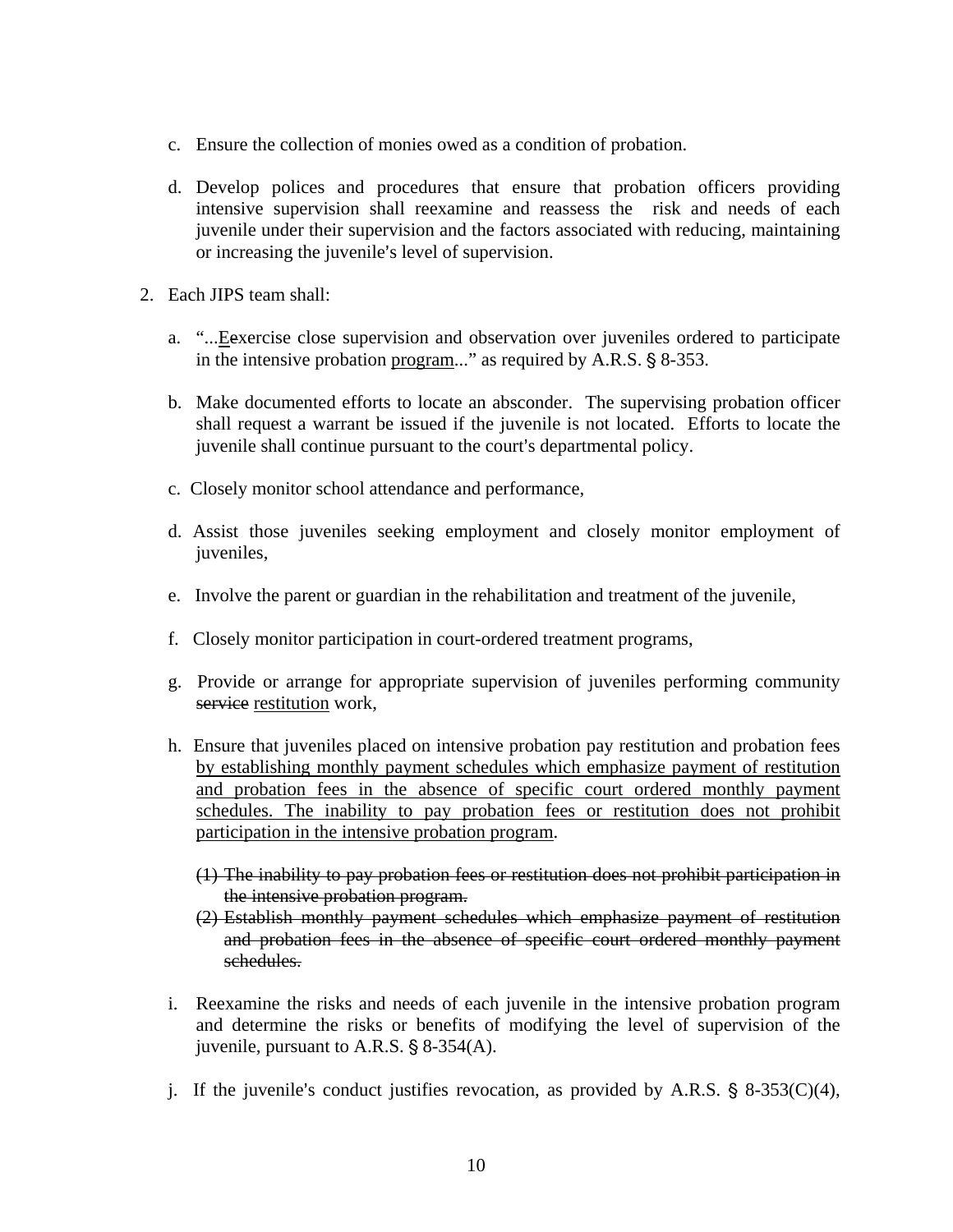- "....Refequest the county attorney to bring a noncompliant juvenile before the court."
- k. As authorized by the juvenile court and as provided by A.R.S.  $\S$  8-205(3); "...have the authority of a peace officer in the performance of the court officer's duties."
- 3. A.R.S. § 8-354(A) provides: "...Tthe court may at any time modify the placement or the level of supervision of a juvenile who is granted intensive probation."
- 4. The probation officer may petition the court to terminate the period of intensive probation based on the use of a rRisk nNeeds assessment and an evaluation of the juvenile's compliance with the conditions of probation. If the court transfers the juvenile to standard probation, the juvenile shall be assigned to a standard probation officer.
- 5. Recommendations by a JIPS officer to the court to terminate a juvenile's intensive probation supervision or to reduce the level of supervision shall be preceded by a reassessment of the risks and needs of the juvenile and shall be based on satisfactory compliance and performance by the juvenile with the conditions and terms of intensive probation.
- 6. Pursuant to A.R.S.  $\S$  8-354, levels of supervision may be progressively increased or decreased over the term of supervision dependent on compliance by the juvenile with the conditions of probation, and continued law-abiding behavior.
- 7. Requests by the JIPS team for a change in the level of supervision of a juvenile shall be in accordance with minimum requirements. The level of supervision shall not be decreased beyond the minimum level described in subsection (section N), Minimum Contact Requirements.
- 8. Pursuant to A.R.S.  $\S$  8-396(A), when the court receives a petition to terminate probation, the court shall provide notification to those victims who have requested notification of probation related matters.

## **N. Minimum Contact Requirements.**

- 1. The following contact requirements are established as minimum thresholds. Each juvenile probation department may establish more rigorous contact requirements for any supervision level. Each director shall ensure that all established minimum contact requirements are provided in writing to each JIPS team, along with appropriate training on adherence to those requirements.
- 2. Supervision Level I shall include:
	- a. Visual contacts. The JIPS team shall have a minimum of four visual contacts with each juvenile per week. Visual contacts shall be varied and unscheduled, and include evenings, weekends and holidays;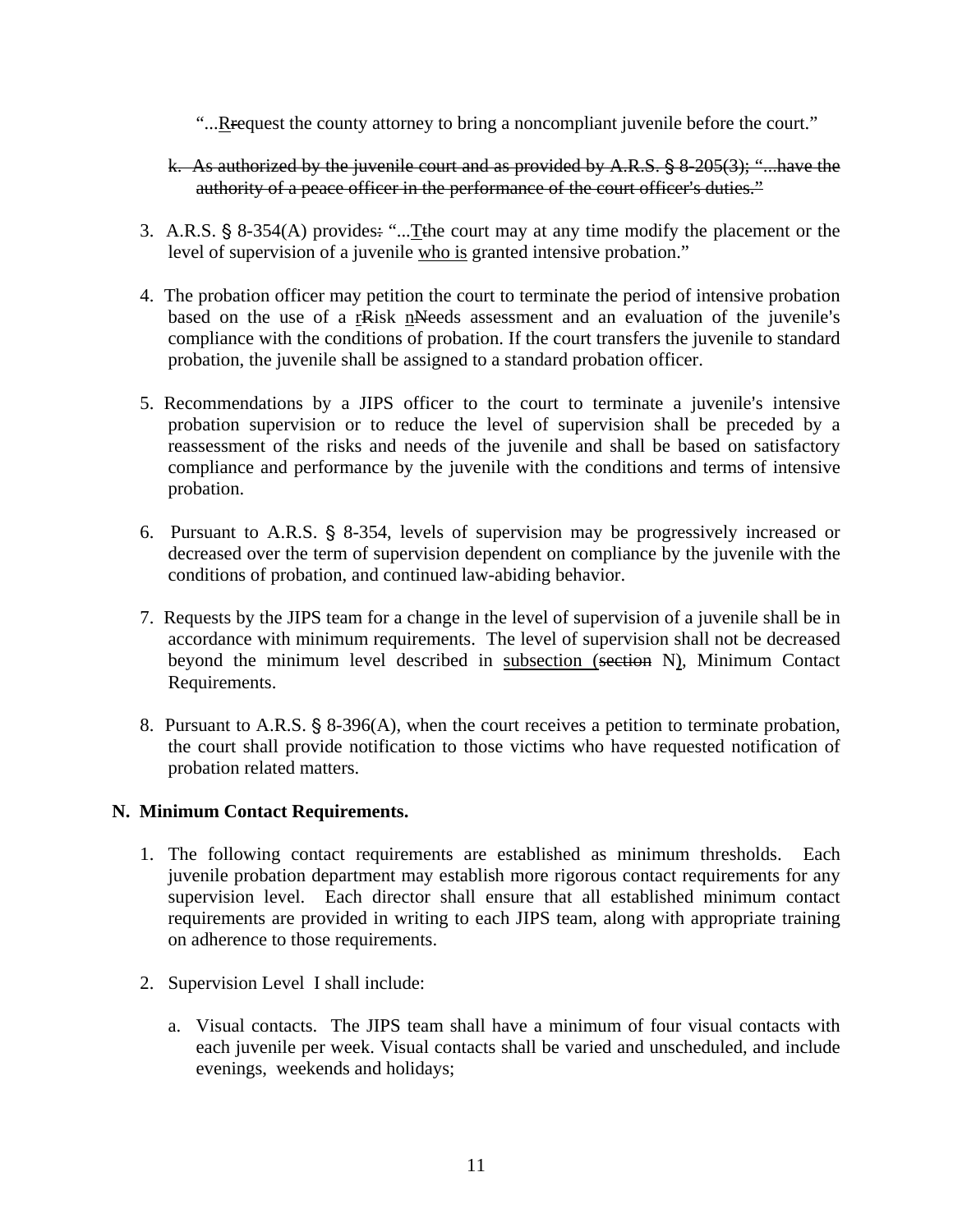- b. Employment verification. Pursuant to A.R.S.  $\S$  8-355, the JIPS team shall make weekly contact with the employer of an employed juvenile;
- c. School verification. The JIPS team shall make weekly contact with the school or education program staff of a juvenile for the purpose of monitoring attendance, grades, behavior, peer associations, and other factors relating to the juvenile's progress;
- d. Parental involvement. The JIPS team shall contact the parents or legal guardians of each juvenile at least once per week to discuss the juvenile's progress and behavior in the home and community, and shall make documented efforts to involve the parents or guardians in the juvenile's treatment and rehabilitation;
- e. Curfew. Pursuant to A.R.S.  $\S$  8-352, the JIPS team shall establish curfews for each juvenile placed on JIPS and shall provide appropriate supervision to ensure compliance;
- f. Community service restitution. The JIPS team shall maintain community service restitution contacts with each juvenile performing work to ensure compliance with A.R.S. § 8-355; and
- g. Alcohol and drug testing**.** The JIPS team shall administer alcohol and drug testing according to the policy and procedures of the participating juvenile court.
- 3. Supervision Level II shall include:
	- a. Visual contacts. The JIPS team shall have a minimum of two visual contacts with each juvenile per week. Visual contacts shall be varied and unscheduled, and include evenings, weekends and holidays;
	- b. Employment verification. Pursuant to A.R.S. § 8-355, the JIPS team shall contact with the employer of an employed juvenile once every two weeks;
	- c. School verification. The JIPS team shall make weekly contact with the school or education program staff of a juvenile for the purpose of monitoring attendance, grades, behavior, peer associations, and other factors relating to the juvenile's progress;
	- d. Parental involvement. The JIPS team shall contact the parents or legal guardians of each juvenile at least once per week to discuss the juvenile's progress and behavior in the home and community, and shall make documented efforts to involve the parents or guardians in the juvenile's treatment and rehabilitation;
	- e. Curfew. Pursuant to A.R.S.  $\S$  8-352, the JIPS team shall establish curfews for each juvenile placed on JIPS and shall provide appropriate supervision to ensure compliance;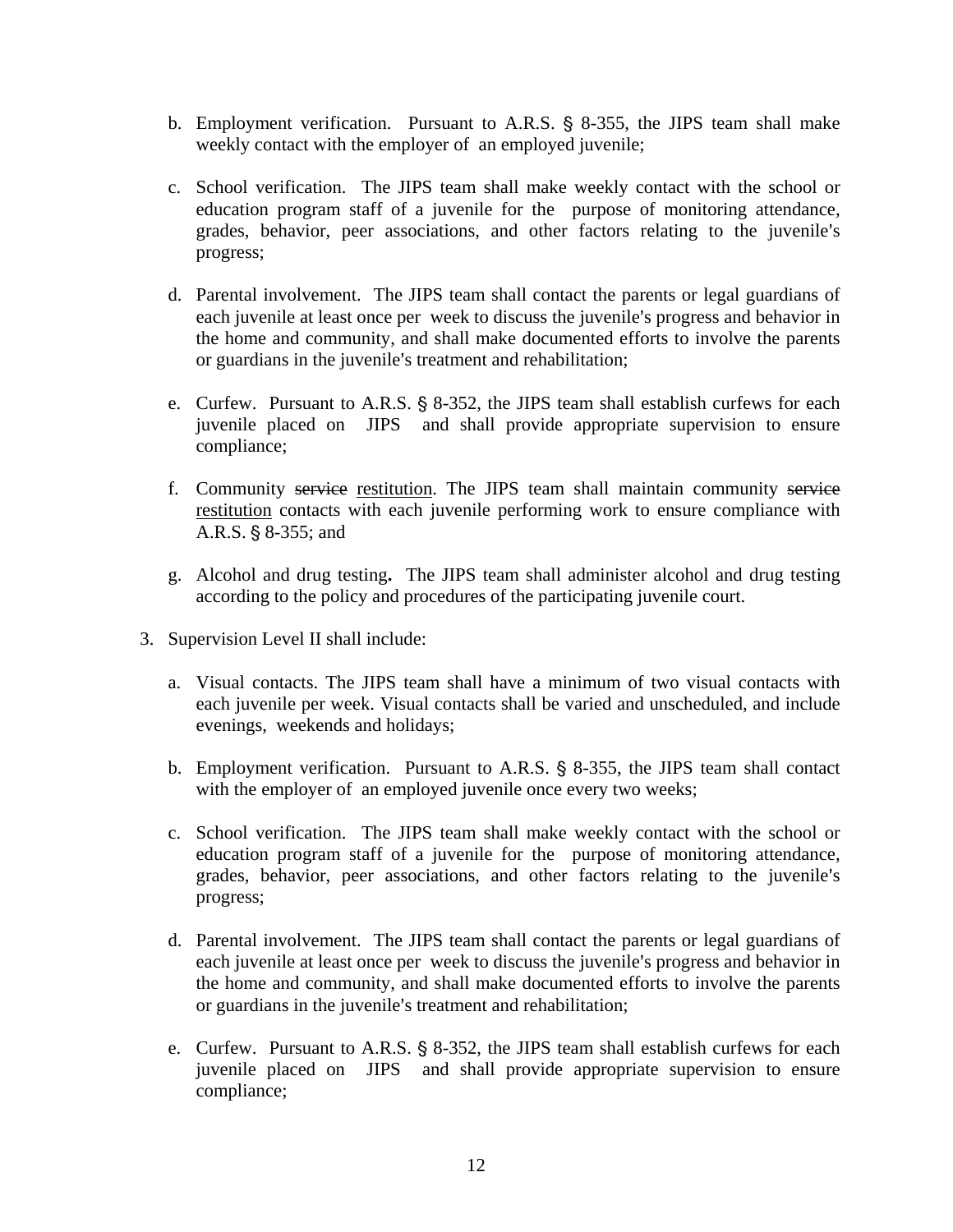- f. Community service restitution. The JIPS team shall maintain community service restitution contacts with each juvenile performing work to ensure compliance with A.R.S. § 8-355; and
- g. Alcohol and drug testing**.** The JIPS team shall administer alcohol and drug testing according to the policy and procedures of the participating juvenile court.
- 4. Supervision Level III shall include:
	- a. Visual contacts. The JIPS team shall have a minimum of one visual contact with each juvenile per week. Visual contact shall be varied and unscheduled, and include evenings, weekends and holidays;
	- b. Employment verification. Pursuant to A.R.S. § 8-355, the JIPS team shall contact with the employer of an employed juvenile once every two weeks;
	- c. School verification. The JIPS team shall make weekly contact with the school or education program staff of a juvenile for the purpose of monitoring attendance, grades, behavior, peer associations, and other factors relating to the juvenile's progress;
	- d. Parental involvement. The JIPS team shall contact the parents or legal guardians of each juvenile at least once per week to discuss the juvenile's progress and behavior in the home and community, and shall make documented efforts to involve the parents or guardians in the juvenile's treatment and rehabilitation;
	- e. Curfew. Pursuant to A.R.S.  $\S$  8-352, the JIPS team shall establish curfews for each juvenile placed on JIPS and shall provide appropriate supervision to ensure compliance;
	- f. Community service restitution. The JIPS team shall maintain community service restitution contacts with each juvenile performing work to ensure compliance with A.R.S. § 8-355; and
	- g. Alcohol and drug testing**.** The JIPS team shall administer alcohol and drug testing according to the policy and procedures of the participating juvenile court.

## **O. Program Length.**

- 1. A juvenile shall be on intensive probation from the date ordered by the juvenile court until revoked, successfully discharged or otherwise discharged from JIPS by the court.
- 2. The juvenile's case and the supporting rRisk nNeeds assessment shall determine the juvenile's level within the program. Juveniles may enter or exit the program at any level.